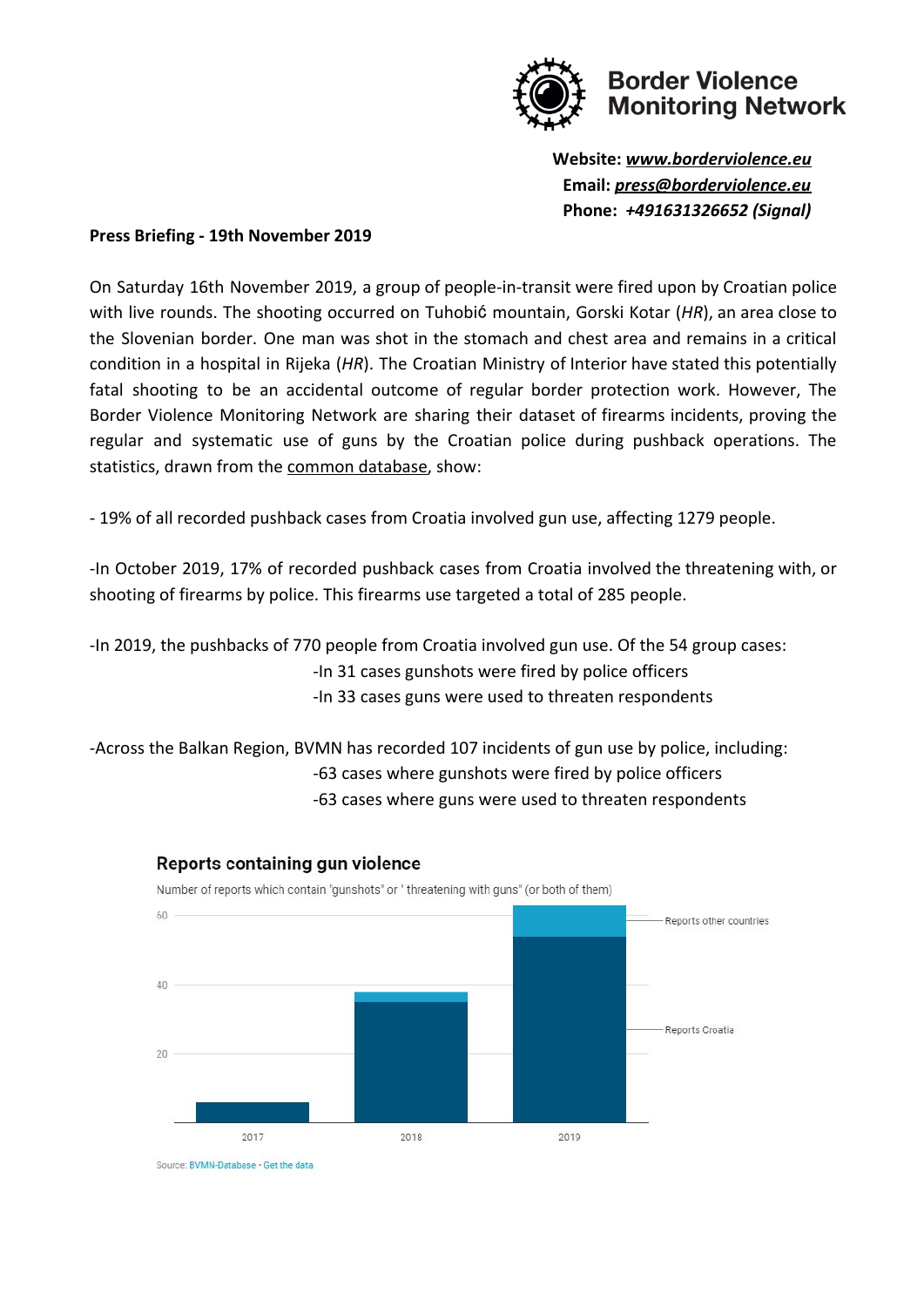# EXAMPLES OF RECENT TESTIMONIES

### **Incident 1: "They started beating men with sticks, they beat me on my shoulder and back"**

- **Date and time:** October 14, 2019 03:00
- **Location:** South east of Komesarac, Croatia
- **Coordinates:** 45.09186791983132, 15.769071046238082

**Demographics:** 35 person(s), age: 2 - 45 (including minors aged 2, 5, 6, 7 and 8), from:

Palestine, Syria, Iraq

The group fell asleep only to be woken up at 03:00 in the morning of 14th October 2019 by rapid gun fire and shouts of, *"Freeze!".* The family noticed ten men in the blue uniforms of Croatian police surrounding them, firing shots in the air:

# *"like in a movie, they forced all men to lie down on their stomachs with our hands behind our heads, women no, they were just standing aside".*

Not long after, the police ordered them to make a line and start walking, while the police was escorting the line on both sides, pointing their guns at them.

You can read the full report on this incident [here](https://www.borderviolence.eu/violence-reports/october-14-2019-0300-south-east-of-komesarac-croatia/).

# **Incident 2: Family with a sick pregnant woman and children held at gunpoint**

- Date and time: July 11, 2019 00:00
- Location: Glina, Croatia
- Coordinates: 45.34023774728486, 16.088041557009774
- Demographics: 6 person(s), age: 5 35 years old , from: Algeria

The pregnant mother of the family was hospitalized, and yet had her medication taken from her by police officers. The family begged for a chance to ask for asylum, but they were pushed back instead. The respondent, who had his child with him at the time, described a moment in which the officers began to use the guns to usher and point in the direction in which the group should continue while being pushed back from Croatia to Bosnia-Herzegovina.

# *"My child is crying: 'Papa! Pistol!"*

You can read the full report on this incident [here](https://www.borderviolence.eu/violence-reports/july-11-2019-0000-glina-croatia/).